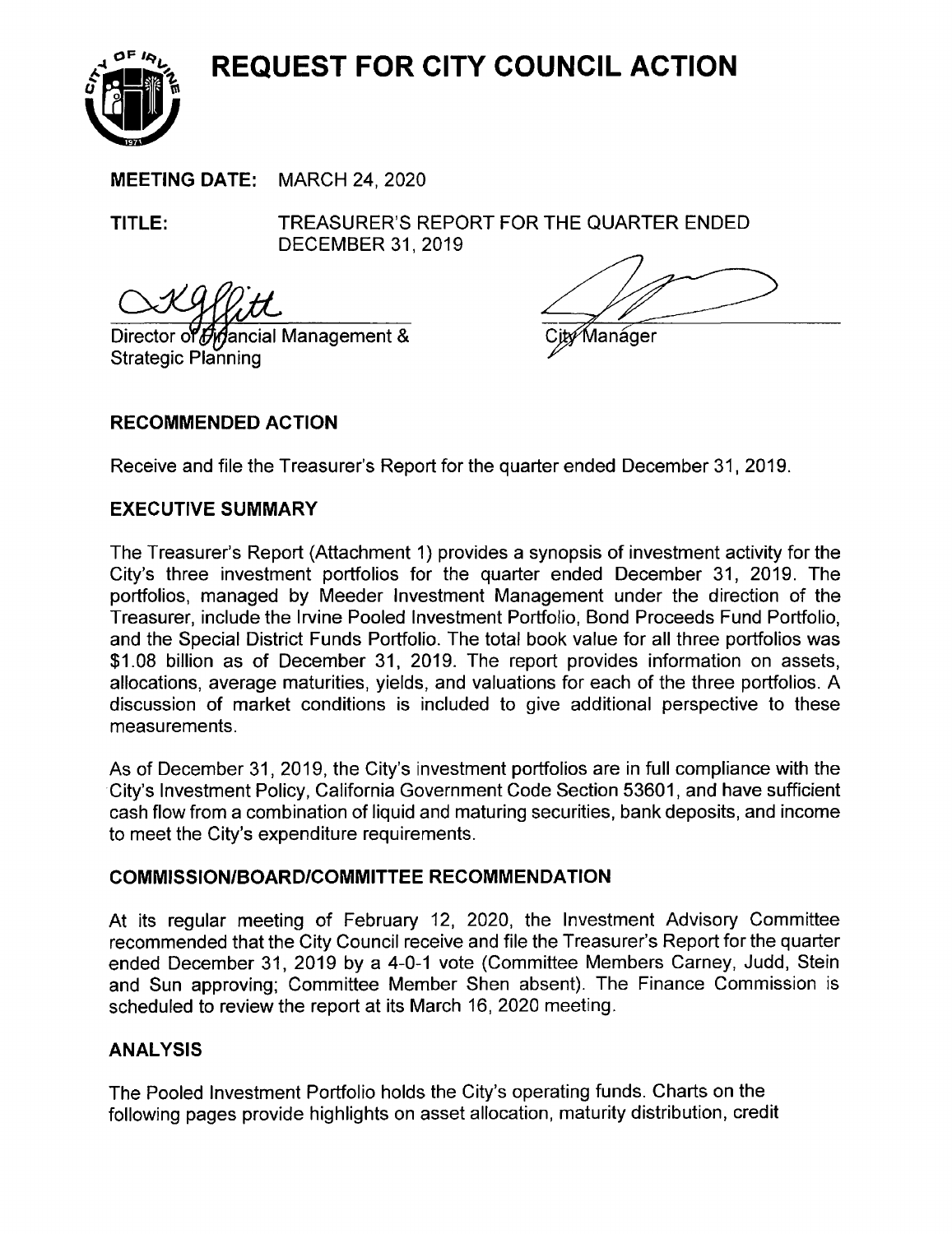City Council Meeting March 24, 2020 Page 2 of 3

quality, as well as the book yield history of this portfolio only. The Treasurer's Report provides detailed information on all three portfolios.

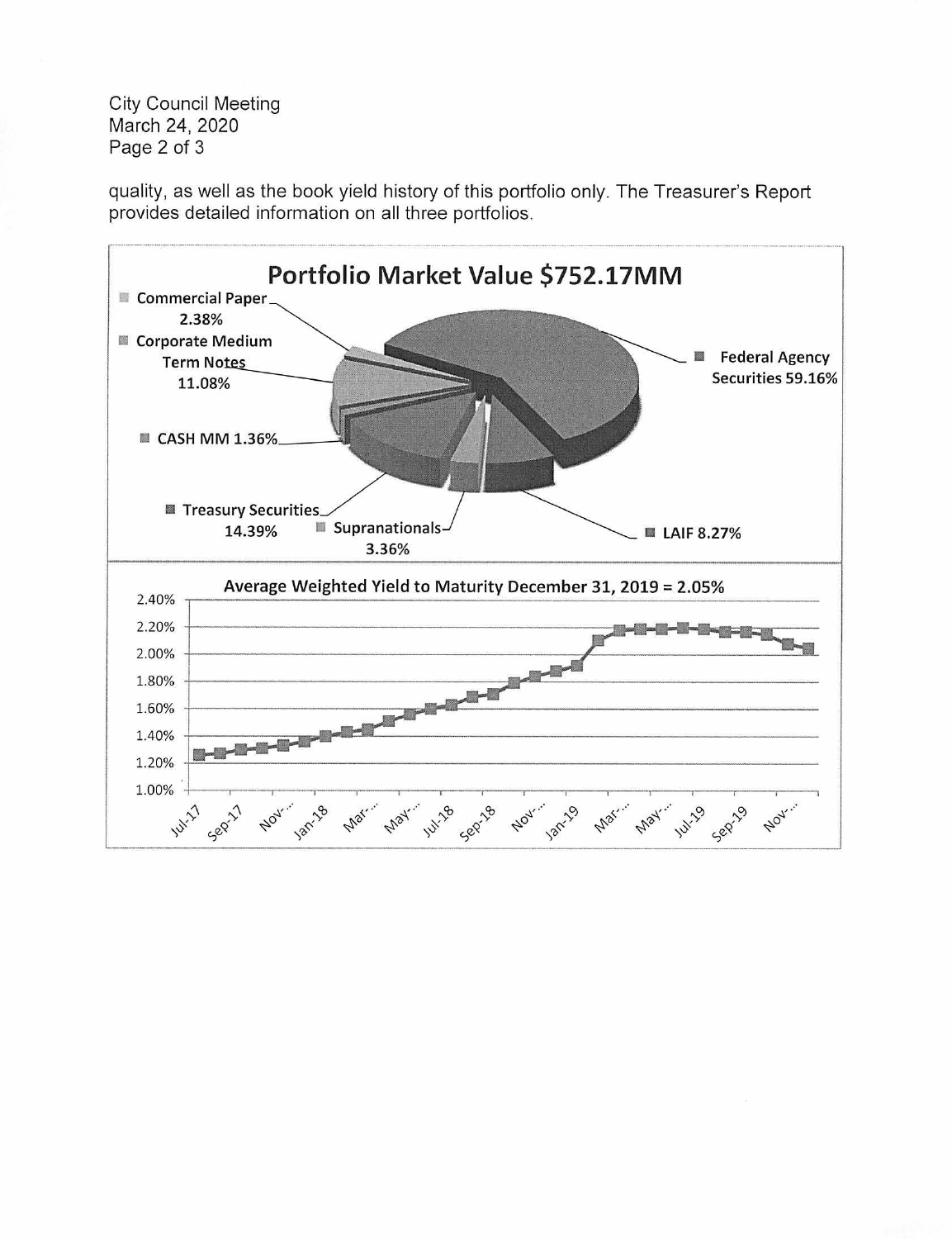City Council Meeting March 24, 2020 Page 3 of 3



# **ALTERNATIVES CONSIDERED**

None. The Treasurer's Report is intended to provide historical information about the City's investment portfolios. Pursuant to the City's Investment Policy, the Treasurer is required to submit quarterly reports to the Investment Advisory Committee, the Finance Commission and the City Council.

### **FINANCIAL IMPACT**

Fiscal year-to-date investment income for the Irvine Pooled Investment Portfolio, Bond Proceeds Funds Portfolio, and Special Districts Funds Portfolio totaled \$10.45 million with investments structured for security and liquidity.

### **REPORT PREPARED BY** Don Collins, City Treasurer

Attachments:

- 1. Treasurer's Report for the Fiscal Year Ended December 31, 2019
- 2. Summary of Irvine Pooled Investment Portfolio by Fund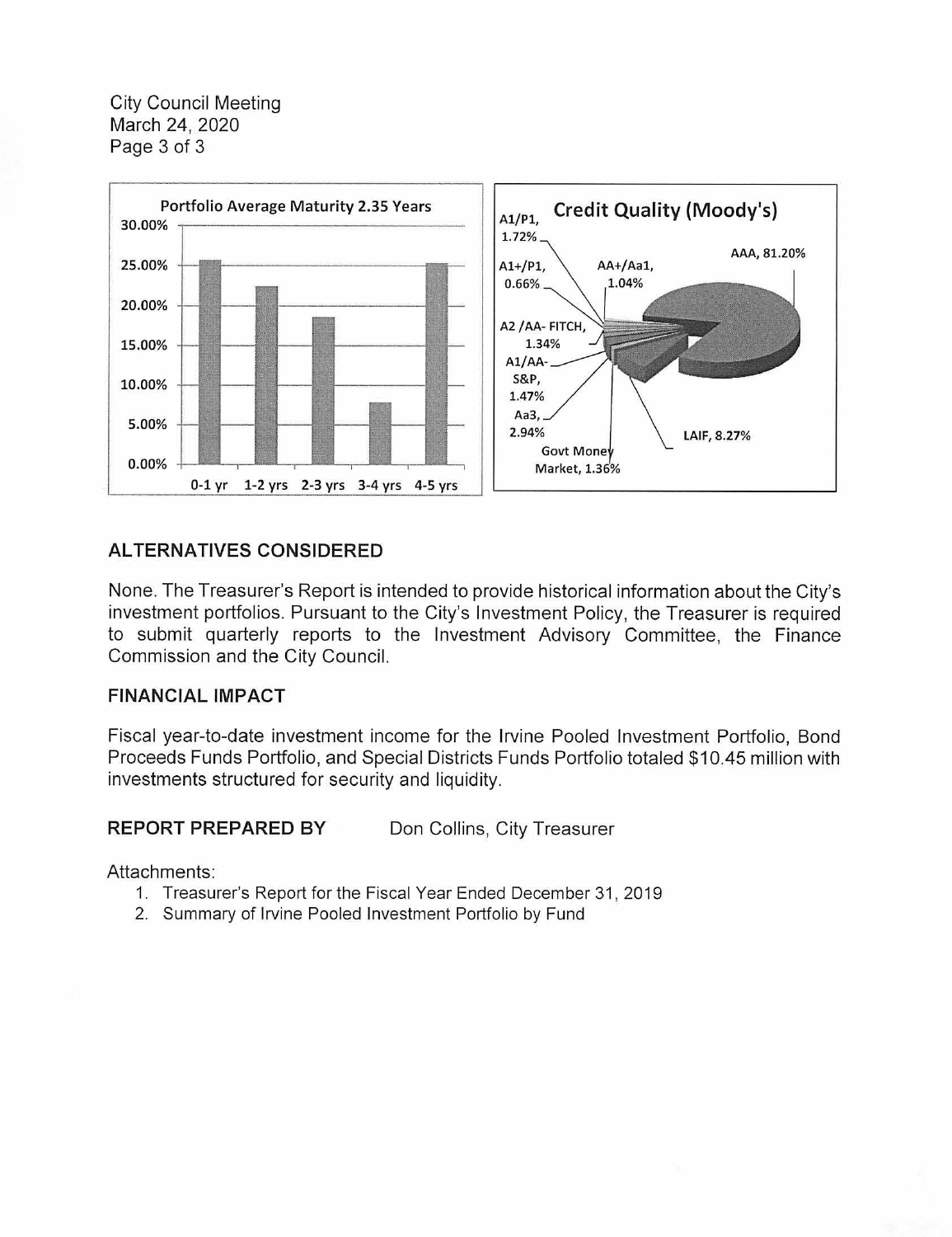

# **CITY OF IRVINE TREASURER'S REPORT For Quarter Ended December 31, 2019**

The City of Irvine maintains three investment portfolios, the Irvine Pooled Investment Portfolio, the Bond Proceeds Fund Portfolio, and the Special District Funds Portfolio. As of the quarter ended December 31, 2019, combined market value of the three portfolios totaled \$1.08 billion. This report provides detailed information for all three portfolios, along with an analysis of market conditions.

# **Irvine Pooled Investment Portfolio**

The Irvine Pooled Investment Portfolio contains funds invested for the daily operational requirements of the City, as well as funds reserved for economic uncertainties, future rehabilitation and maintenance needs. The portfolio is a combination of liquid assets from various operational funds. A summary of the Irvine Pooled Investment Portfolio by Fund is presented at the end of this report (Attachment 2).

As of December 31, 2019, the book value (purchase price of securities as recorded on the City's books) of the portfolio was \$743.3 million and the average yield to maturity was 2.06 percent. Fiscal year to date investment revenue (interest payments and capital gains) generated by the portfolio as of December 31, 2019 was \$7.83 million. The chart below compares the portfolio's statistics over a rolling 12-month period.

|                                    | December 31,  | September 30, | <b>June 30,</b> | March 31,     |
|------------------------------------|---------------|---------------|-----------------|---------------|
|                                    | 2019          | 2019          | 2019            | 2019          |
| <b>Book Value</b>                  | \$743,298,891 | \$728,402,898 | \$750,125,295   | \$718,125,011 |
| <b>Market Value</b>                | \$752,173,155 | \$737,790,106 | \$757,045,215   | \$718,456,099 |
| Unrealized Gain/(Loss)             | \$8,874,264   | \$9,387,208   | \$6,919,920     | \$331,088     |
| Unrealized Gain/(Loss) as          |               |               |                 |               |
| % of Book Value                    | 1.19%         | 1.29%         | 0.92%           | 0.05%         |
| Average Yield to Maturity          | 2.06%         | 2.17%         | 2.20%           | 2.18%         |
| Liquidity 0-6 Months               | 15.45%        | 19.80%        | 21.08%          | 21.08%        |
| <b>Weighted Average Maturity</b>   | 2.35          | 2.12          | 1.97            | 2.03          |
| Modified Duration (Years)          | 2.26          | 2.05          | 1.90            | 1.94          |
| <b>Quarterly Interest Earnings</b> | \$3,851,982   | \$3,979,848   | \$2,940,299     | \$2,221,958   |
| Fiscal Year to Date Income         | \$7,831,831   | \$3,979,848   | \$10,310,466    | \$7,370,167   |

#### **Irvine Pooled Investment Portfolio Rolling 12-Month Quarterly Comparison**

# ATTACHMENT 1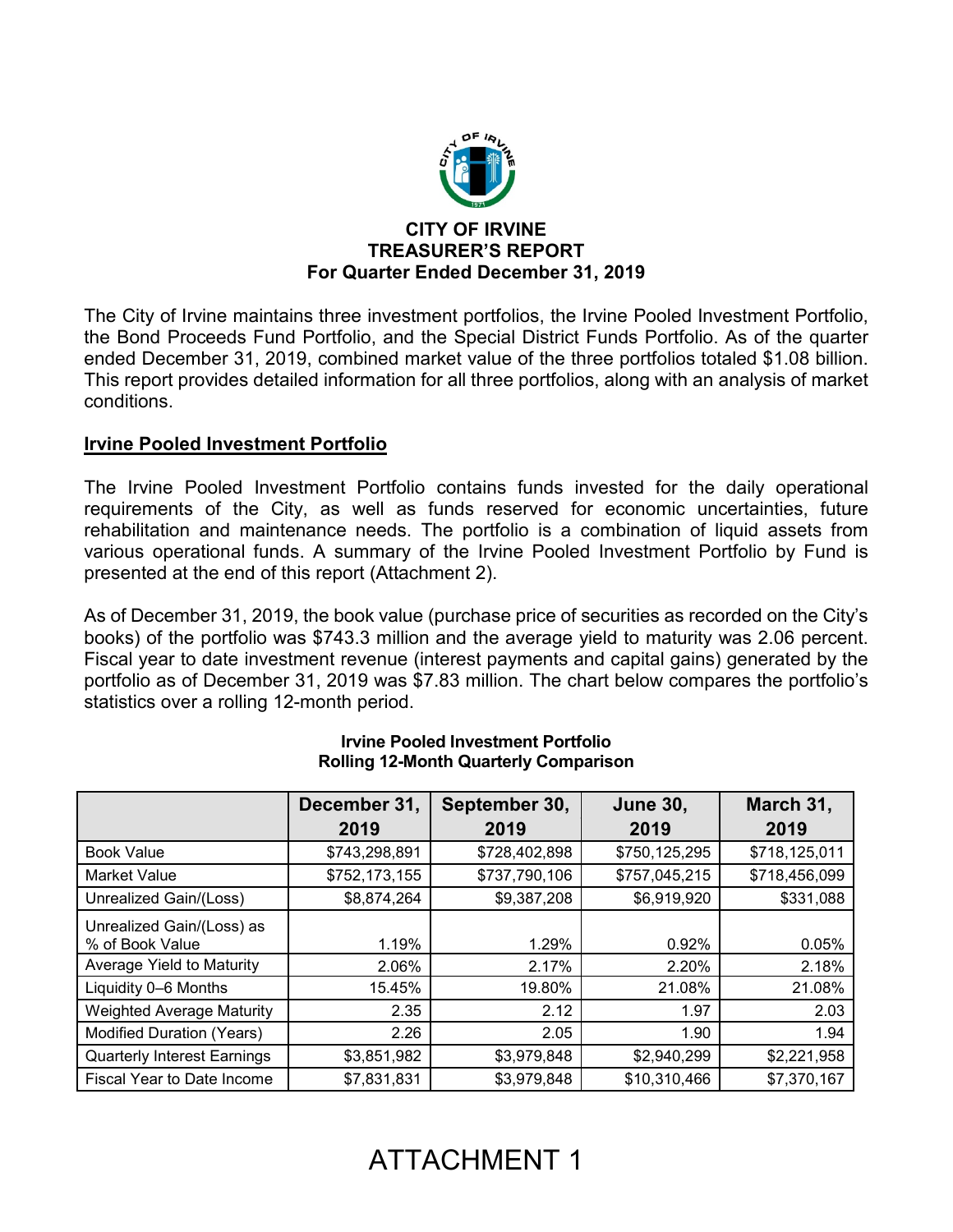Treasurer's Report Quarter Ended December 31, 2019 Page 2 of 8

As anticipated, the Irvine Pooled Investment Portfolio's book value increased by \$14.90 million from the previous quarter due to the receipt of property taxes and successor agency (i.e., former redevelopment agency) funds. Portfolio yield to maturity decreased for the quarter ended December 31, 2019 by 11 basis points to 2.06 percent.

With market rates dropping in short maturities and rising in longer maturities during the quarter, as of December 31, 2019, the portfolio ended with an unrealized gain of \$8.87 million as compared to an unrealized gain of \$9.38 million on September 30, 2019. This is a normal result of the portfolio's modified duration of 2.26 years and its price-sensitivity to changes in market interest rates.

To ensure the safety of the portfolio, investments that hold the highest credit quality are selected. The Irvine Pooled Investment Portfolio is comprised primarily of Treasury Securities and Federal Government sponsored entity debt, otherwise known as federal agency securities. Federal agency securities continue to be regarded as among the safest securities in the global market. Two of the government sponsored agencies, Federal National Mortgage Association (Fannie Mae) and Federal Home Loan Mortgage Corporation (Freddie Mac), remain under conservatorship and carry an implicit guarantee by the Federal Government. In addition, both are carefully monitored by the City's investment manager and Treasurer to ensure the continued safety of the City's funds.

To manage liquidity, the Irvine Pooled Investment Portfolio is invested in Local Agency Investment Funds (LAIF), Dreyfus Government money market fund, Blackrock FedFund money market fund and short-term Commercial Paper. Chart 1 shows the asset allocation of the portfolio.



### **Irvine Pooled Investment Portfolio Chart 1 - Asset Allocation as of December 31, 2019**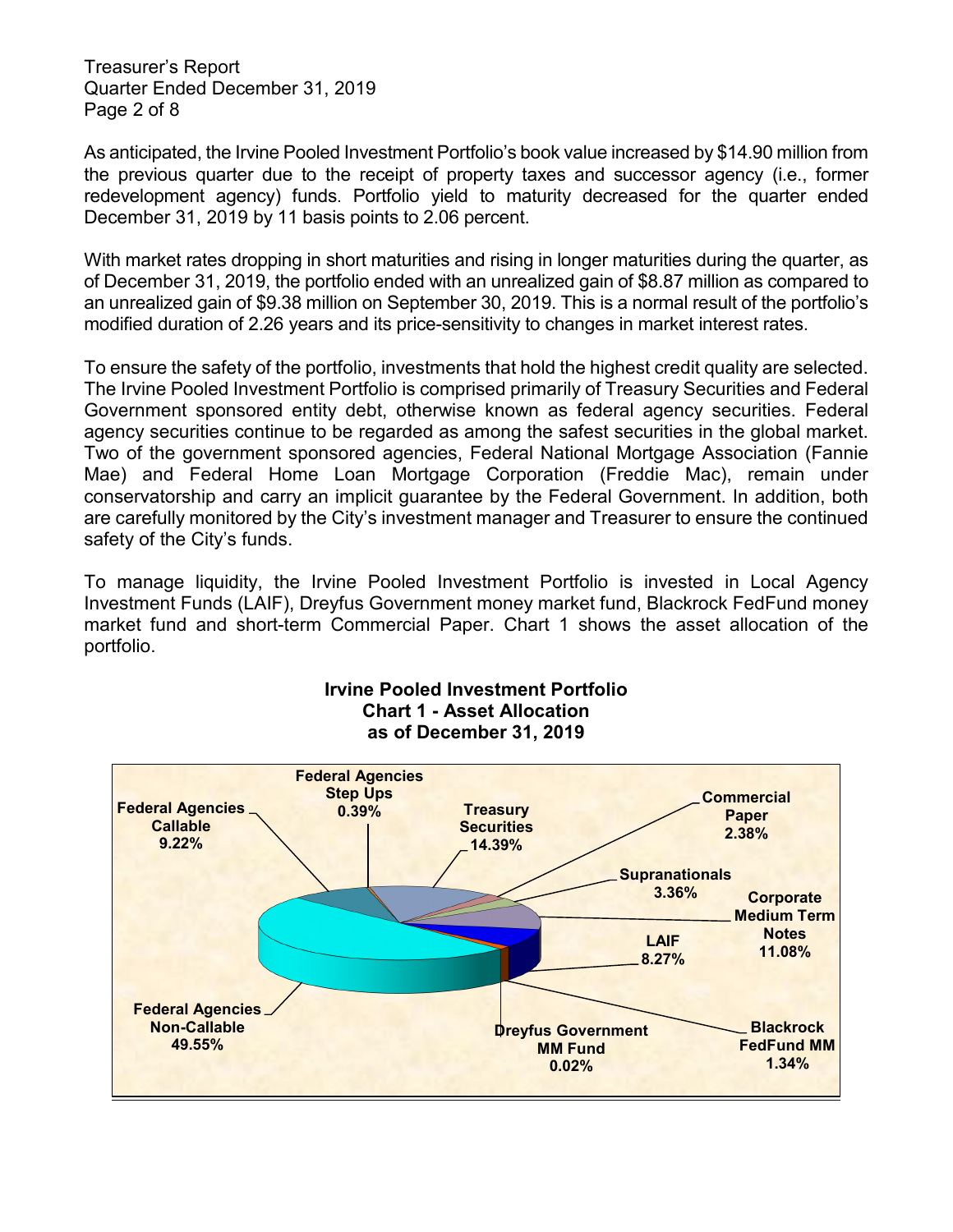Treasurer's Report Quarter Ended December 31, 2019 Page 3 of 8

To diversify, the City purchases United States Treasury notes, Commercial Paper, Corporate Medium-term notes, Supranational notes, and securities from several different federal agencies. The four Federal Government sponsored entities the City owns are: Federal National Mortgage Association (Fannie Mae), Federal Home Loan Mortgage Corporation (Freddie Mac), Federal Home Loan Bank (Home Loan), and Federal Farm Credit Bank (Farm Credit). Chart 2 identifies portfolio holdings by issuer name.



### **Irvine Pooled Investment Portfolio Chart 2 - Holdings by Issuer Name as of December 31, 2019**

Another key component in portfolio management is to ensure the City has enough funds on hand to meet current expenses (i.e., sufficient liquidity). As of December 31, 2019, the overnight to 6 month liquidity level for the Irvine Pooled Investment Portfolio was 15.45 percent. Chart 3, on the following page, is an aging of investment maturities up to five years (the maximum maturity allowable by policy and state code) of the Irvine Pooled Investment Portfolio.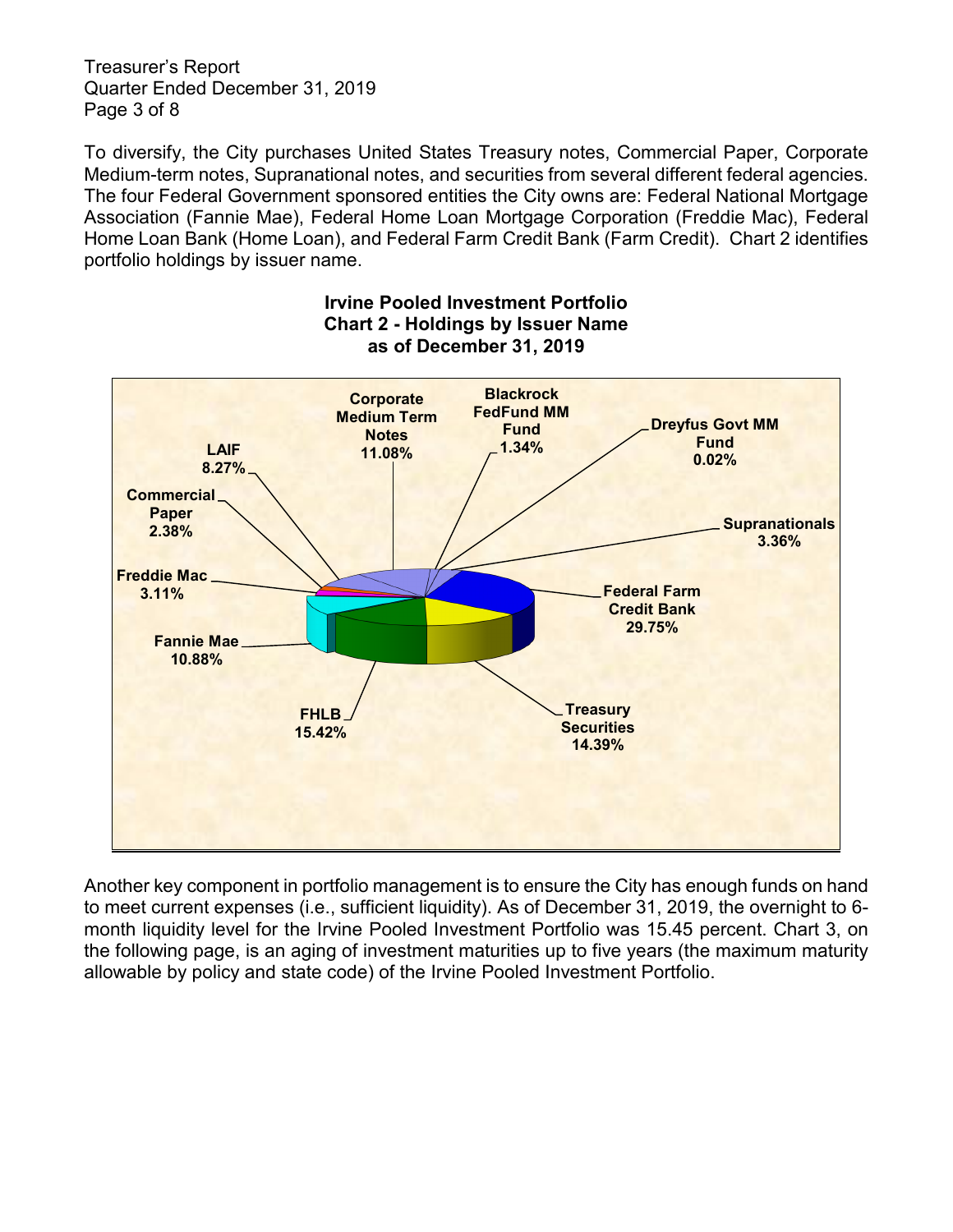Treasurer's Report Quarter Ended December 31, 2019 Page 4 of 8



**Irvine Pooled Investment Portfolio Chart 3 - Aging of Maturing Investments (Maturity Value) as of December 31, 2019**

Chart 4 and Chart 5 show the volatility and cyclicality of the Irvine Pooled Investment Portfolio fund balance and cash flows between 2008 and 2019. As noted in Chart 5, the portfolio experienced above average outflows in July due to the prepayment of CalPERS required expenses for Fiscal Year 2019-20, and higher than average expenses related to capital projects.



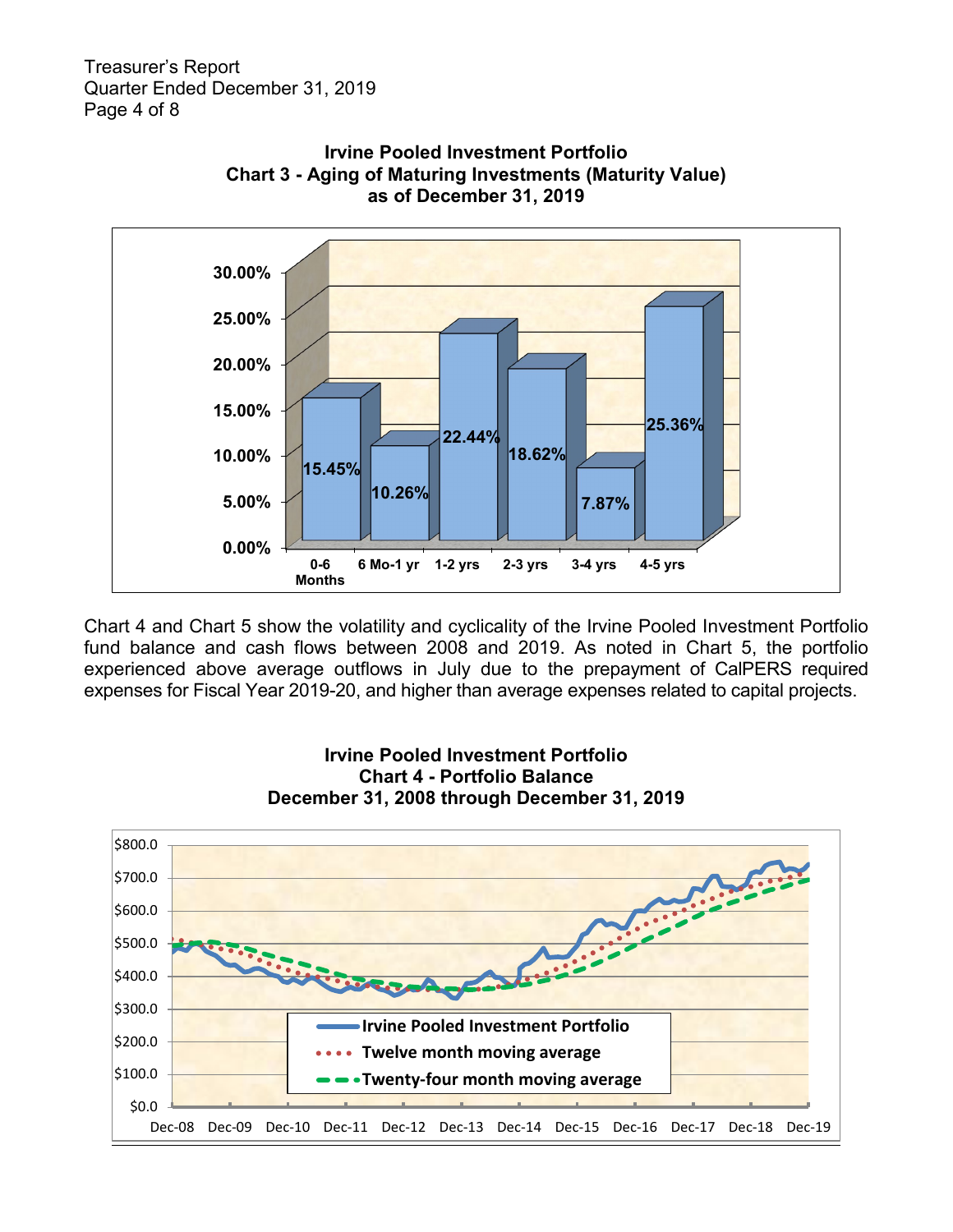



To gauge performance, the City compares the Irvine Pooled Investment Portfolio's yield to maturity against two reference notes set in the City's Annual Investment Policy: the 6-month United States Treasury (UST) Bill Index and 2-year UST Note Index. Chart 6 compares the average yield to maturity of the portfolio to these reference notes, and shows the spread (difference between the index and the yield to maturity) for the past nine years. With the recent shift in the forward interest rate outlook from both the markets and the Federal Reserve, the portfolio's book yield is higher than the 6-month UST by 0.48 percent and the 2-year UST by 0.45 percent.



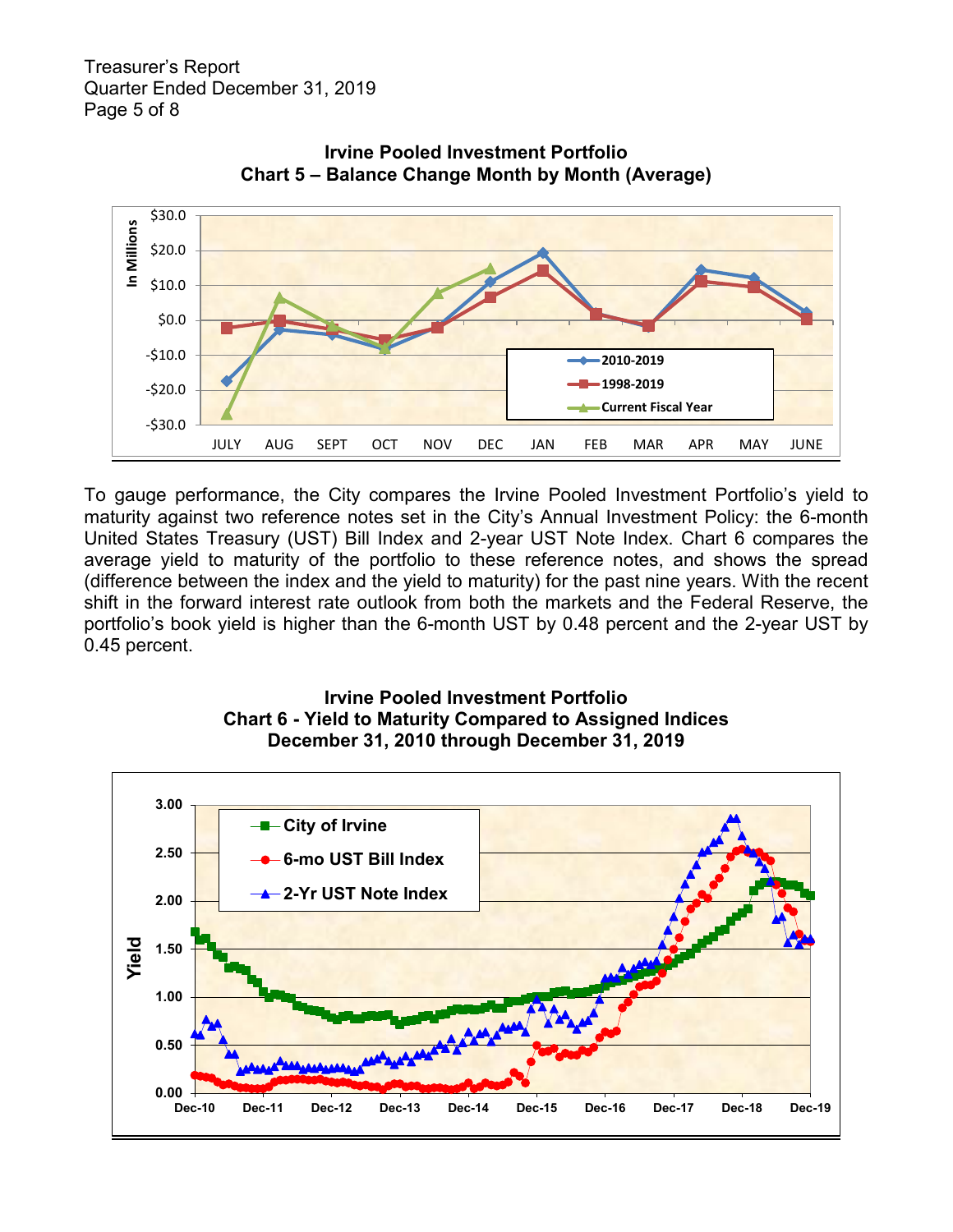Treasurer's Report Quarter Ended December 31, 2019 Page 6 of 8

## **Bond Proceeds Fund Portfolio**

The Bond Proceeds Fund Portfolio contains special district construction and administration funds that are not held by a trustee. These include older bond issues, and funds on hand to finance the City's special district administration. Investment strategy in the Bond Proceeds Fund Portfolio differs from the Irvine Pooled Investment Portfolio due to the different cash needs between the two.

The Bond Proceeds Fund Portfolio requires greater liquidity to meet debt related payments. The account balance in the Bond Proceeds Fund Portfolio fluctuates from quarter to quarter due to the timing of property assessment collections from the County of Orange and subsequent distributions. Several times a year, the portfolio receives special assessments and tax levies collected by the County. The special assessments and tax levies contain three major components:

- (1) The collections from the various Assessment Districts (AD), Reassessment Districts (RAD) and Community Facilities Districts (CFD). Upon receipt, the City transfers these funds to the Districts' bond trustees.
- (2) The collections for the guaranteed maintenance amount of the Great Park CFD. Upon receipt, the City transfers this amount to the Orange County Great Park Fund.
- (3) The collections for the Districts' construction and administration funds held and managed by the City. This portion remains in the Bond Proceeds Fund Portfolio.

Fiscal year-to-date investment revenue (interest payments and capital gains) generated by the Bond Proceeds Fund Portfolio as of December 31, 2019 was \$169,272. The increase in balance for December 2019 was due to the temporary holding of special assessments and taxes received from the County. These funds were transferred to the Special District Portfolio in January 2020.

|                                              | December 31, | September 30, | <b>June 30,</b> | March 31,    |
|----------------------------------------------|--------------|---------------|-----------------|--------------|
|                                              | 2019         | 2019          | 2019            | 2019         |
| <b>Book Value</b>                            | \$20,777,000 | \$11,925,000  | \$12,162,000    | \$10,120,000 |
| <b>Market Value</b>                          | \$20,811,133 | \$11,926,752  | \$12,163,787    | \$10,098,064 |
| Unrealized Gain/(Loss)                       | \$34,133     | \$1,752       | \$1,787         | (\$21,936)   |
| Unrealized Gain/(Loss) as<br>% of Book Value | 0.16%        | 0.01%         | 0.01%           | $(0.22\%)$   |
| Average Yield To Maturity                    | 2.03%        | 2.32%         | 2.42%           | 2.43%        |
| Liquidity 0-6 Months                         | 100.00%      | 100.00%       | 100.00%         | 100.00%      |
| Average Days to Maturity                     |              |               |                 |              |
| Modified Duration in Days                    |              |               |                 |              |
| <b>Quarterly Interest Earnings</b>           | \$78,390     | \$90,882      | \$82,097        | \$85,468     |
| Fiscal Year to Date Income                   | \$169,272    | \$90,882      | \$235,133       | \$153,036    |

# **Bond Proceeds Fund Portfolio Rolling 12-Month Quarterly Comparison**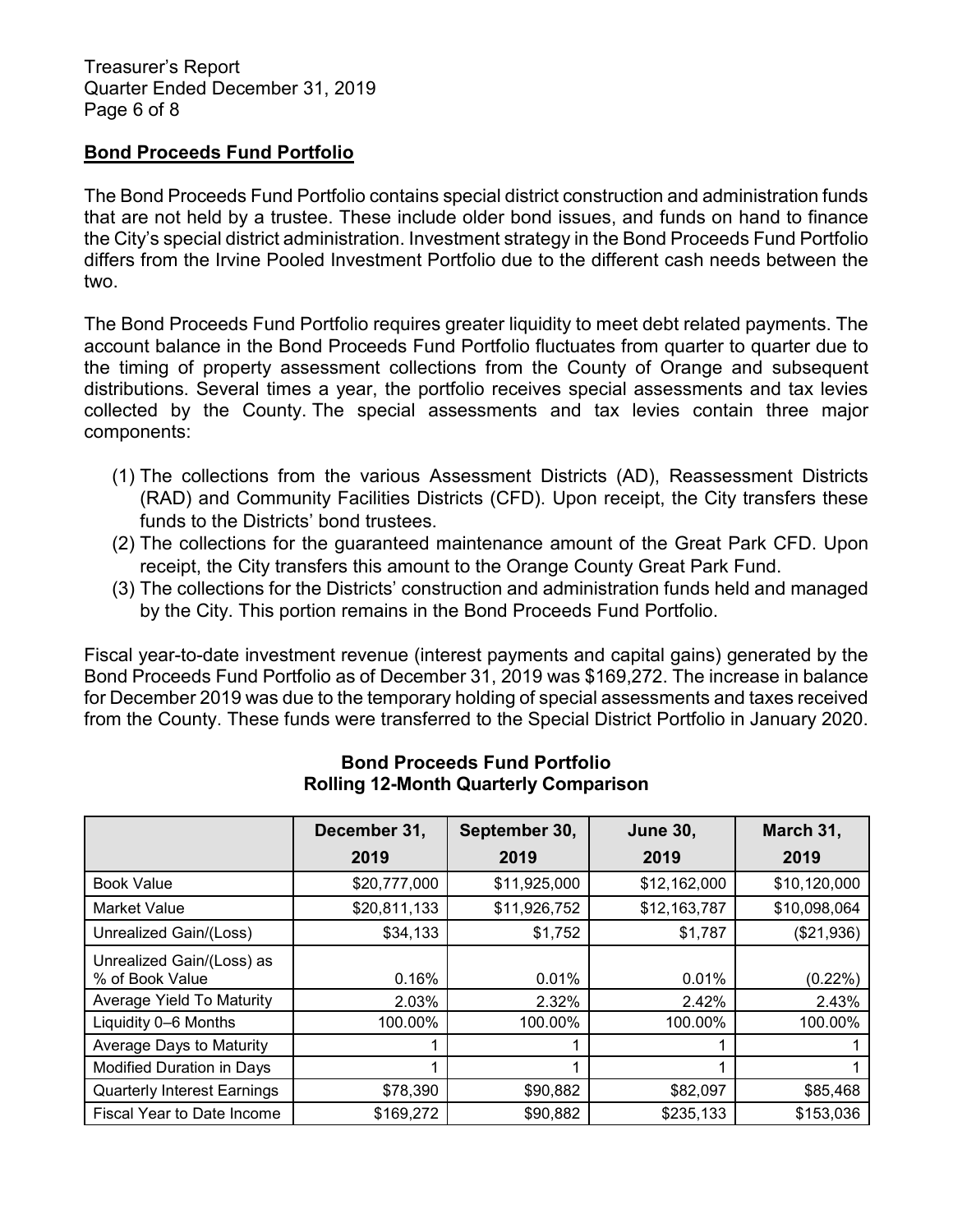## **Special District Funds Portfolio**

The Special District Funds Portfolio contains project and reserve funds for 27 AD and RAD bond issues and five CFD bond issues. Investments in this portfolio are made in accordance with each bond's indenture and the strategy is based on the cash flow needs of each district. The Special District Funds Portfolio must also remain very liquid to provide project funds, when needed, as well as meet debt service payment requirements. Fiscal year to date investment revenue (interest payments and capital gains) generated by the Special District Funds Portfolio as of December 31, 2019 was \$2,452,199.

|                                              | December 31,  | September 30, | <b>June 30,</b> | March 31,     |
|----------------------------------------------|---------------|---------------|-----------------|---------------|
|                                              | 2019          | 2019          | 2019            | 2019          |
| <b>Book Value</b>                            | \$304,718,947 | \$269,639,482 | \$315,165,701   | \$306,023,844 |
| Market Value                                 | \$304,717,215 | \$269,638,633 | \$314,990,336   | \$305,889,062 |
| Unrealized Gain/(Loss)                       | (\$1,732)     | (\$849)       | (\$175,364)     | (\$134,782)   |
| Unrealized Gain/(Loss) as<br>% of Book Value | $(0.00\%)$    | $(0.00\%)$    | $(0.06\%)$      | $(0.04\%)$    |
| Average Yield to Maturity                    | 1.72%         | 2.09%         | 2.44%           | 2.60%         |
| Average Days to Maturity                     | 53            | 60            | 44              | 70            |
| <b>Quarterly Interest Earnings</b>           | \$1,428,957   | \$1,023,242   | \$1,722,687     | \$2,051,745   |
| Fiscal Year to Date Income                   | \$2,452,199   | \$1,023,242   | \$5,540,922     | \$3,818,234   |

### **Special District Funds Portfolio Rolling 12-Month Quarterly Comparison**

# **Market Conditions**

During the second quarter of FY 2019-20, interest rates decreased on securities between one month and two years, and increased on securities maturing three years to 30 years. The Federal Reserve elected to lower the federal funds rate by 25 basis points, to the current range of 1.50 to 1.75 percent. During the quarter, the yields of the 6-month Treasury bill decreased 23 basis points to 1.56 percent, the 2-year Treasury note decreased 5 basis points to 1.56 percent, and the 5-year notes increased by 14 basis points to 1.69 percent. The Local Agency Investment Fund (LAIF) daily rate decreased from 2.32 percent to 2.03 percent during the quarter. The net effect to the Pooled Investment Portfolio was a slight decrease in the unrealized market value gain, which was in direct proportion to the stated duration of the portfolio.

The Federal Reserve lowered the federal funds rate for the first time since 2008 by 25 basis points on July 31, 2019, 25 basis points on September 18, 2019 and 25 basis points on October 30, 2019. Concerns over slowing economic growth and other factors, such as trade tensions with China, led the Fed to cut rates in order to buoy the American economy. The Federal Open Market Committee decided to hold rates steady in its final policy decision of 2019, and said in its summary of economic projections that in 2020 the Fed sees 2.00 percent GDP growth, 3.50 percent unemployment and a 1.90 percent core PCE rate, the central bank's preferred inflation gauge.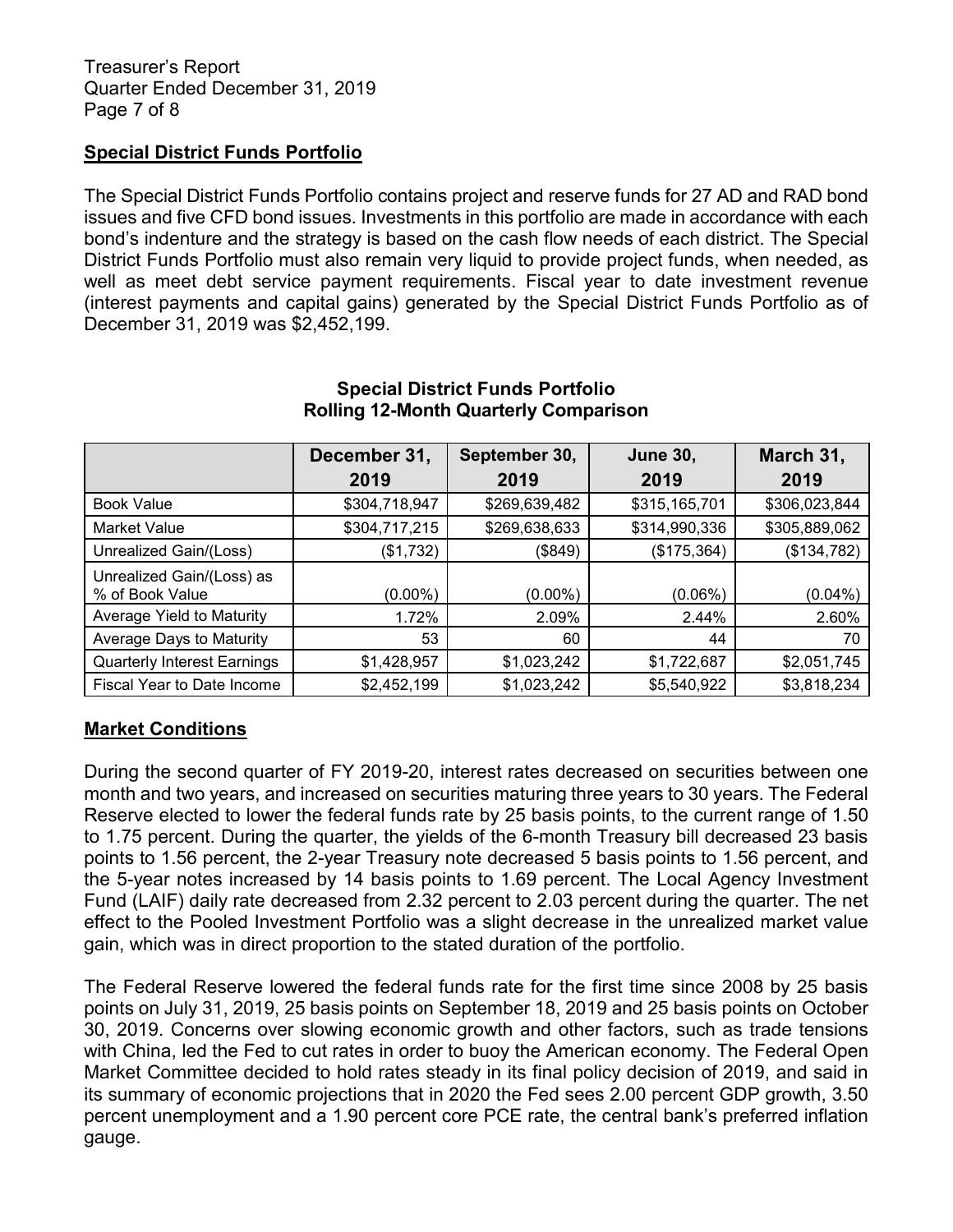Treasurer's Report Quarter Ended December 31, 2019 Page 8 of 8

Federal Reserve Chairman Jerome Powell stated his preference to let inflation rise and hold above the central bank's target before considering future interest rate hikes. While the Federal Reserve is not using the term "Quantitative Easing", its balance sheet increased last quarter by 400 billion dollars by purchasing short term treasury bills. The Federal Reserve and other major central banks have rebuilt their balance sheets to nearly 15 trillion dollars of assets, or four times larger than they were prior to the 2008 financial crisis.

As of December 31, 2019, the unemployment rate remained unchanged at 3.5 percent from the prior quarter ending September 30, 2019. The U6 unemployment rate, which accounts for unemployed and underemployed workers, was 6.7 percent, versus 6.9 percent last quarter. The yearly percentage change of the average hourly earnings of all employees decreased slightly to 2.90 percent from 3.10 percent. The trend since the financial crisis had been steadily increasing but reversed in February 2019, and is not currently pressuring the Federal Reserve into raising short term rates. The yearly percentage change of average hourly earnings for private employees peaked at 3.7 percent in October 2019, but has also reversed lower to 3.0 percent as of December 31, 2019. Inflation statistics including the US Personal Consumption Expenditure (PCE) year over year (YoY) 1.50 percent, Producer Price Index YoY 1.10 percent, and the Consumer Price Index YoY 2.10 percent, have all remained below the Federal Reserve's target rate.

Housing starts continued to trend higher to a seasonally adjusted annual rate of 1.365 million units in November 2019, the highest level since June 2007. Building permits and housing starts which had been contracting for the past year, reversed direction in June and seem to be benefitting from lower mortgage rates. Home price increases which had been decelerating over the last 18 months to 2.0 percent, rose to 2.23 percent during the past quarter, but remains the slowest pace of price gains in nearly seven years.

Asset valuations ended the calendar year on their highs, as 'phase one' with China appeared imminent, Brexit took a back seat, and Geopolitical pressures seemed to abate. Looking forward, impeachment, Iran, and the tax consequences of the presidential election will add to market volatility. Central Banks continue to be accommodative as they grapple with rising asset values which seem to be misaligned with underlying economic fundamentals.

In conclusion, strategy for the City of Irvine's pooled investment portfolio will continue to maintain portfolio duration of between 2 and 2.5 years, while matching the cyclicality of the city's cash flow needs.